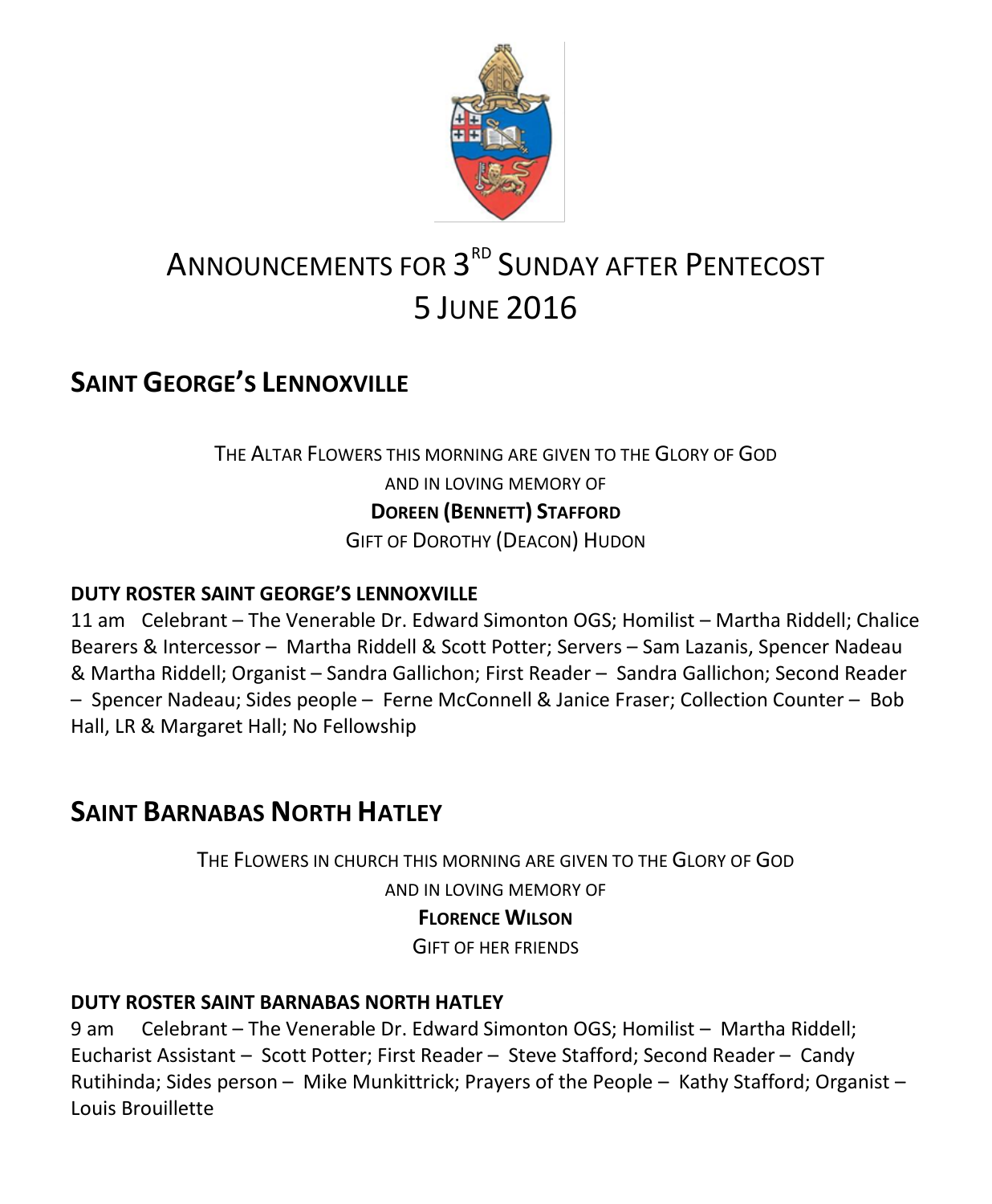# ON THIS WEEK

### **FORT MCMURRAY FIRE RELIEF – NORTH HATLEY**

St. Barnabas Church in North Hatley is receiving financial donations for the victims of Fort McMurray's massive fires. All donations will be doubled by the federal government as well as the Albertan government. St. Barnabas Church will match the first \$1,000 in donations so the first \$1,000 will result in \$6,000 going to aid families and individuals. \$1,000 + \$1,000 (St. Barnabas) + \$2,000 (Federal Government) + \$2,000 (Alberta Government) = \$6,000! Checks should be made out to St. Barnabas Anglican Church, (640 Sherbrooke Road, North Hatley, QC, J0B 2C0) attention: Fort McMurray. Thank you for your support!

### **ST. FRANCIS MANOR - LENNOXVILLE**

There will be an Eucharist service at the St. Francis Manor on Friday, June 10 at 10 am. All welcome.

### **EFM RETREAT DAY – DANVILLE**

### On Wednesday, June  $8^{th} - 10:00 - 2:00$

All EfM graduates, along with the current  $3<sup>rd</sup>$  year participants are invited by Marilyn Mastine to her farm in Danville for a short retreat. Theological reflection, followed by a pot-luck lunch, worship and singing will be the order of the day surrounded by her beautiful farm and gardens. Marilyn will make rolls and dessert. Please contact her a[tm.mastine@hotmail.com](https://webmail.ubishops.ca/owa/redir.aspx?REF=8147LuHr3iV9yF_kXRpttcN4Qlhhne6-0HPi7ANXLeWpXA3Y6IrTCAFodHRwczovL3dlYm1haWwudWJpc2hvcHMuY2Evb3dhL3JlZGlyLmFzcHg_UkVGPVcwVm55dmtKZ0dqUDMzRHg0UGN1V0ZVRmhNbWxCQVFKS1gyVWpnR0VHaUU1VXIwQ21ZVFRDQUZ0WVdsc2RHODZiUzV0WVhOMGFXNWxRR2h2ZEcxaGFXd3VZMjl0) to let her know that you are coming and what you will bring.

### **EVENING ACW – LENNOXVILLE**

Meets Wednesday, June 8 at 11:30 a.m. at Margie's cottage. Bring something for potluck.

### SERVICES THIS WEEK

| <b>TODAY</b>       | <b>9 AM</b>       | <b>HOLY EUCHARIST</b>      | <b>NORTH HATLEY</b> |
|--------------------|-------------------|----------------------------|---------------------|
|                    | 9:15 AM           | <b>MORNING PRAYER</b>      | <b>MAGOG</b>        |
|                    | <b>11 AM</b>      | <b>HOLY EUCHARIST</b>      | LENNOXVILLE         |
| <b>NEXT SUNDAY</b> | <b>9 AM</b>       | <b>BCP MATTINS</b>         | <b>NORTH HATLEY</b> |
|                    | 9 AM              | <b>MORNING PRAYER</b>      | <b>AYER'S CLIFF</b> |
|                    | $9:15 \text{ AM}$ | <b>HOLY EUCHARIST</b>      | <b>MAGOG</b>        |
|                    | <b>11 AM</b>      | <b>SERVICE OF THE WORD</b> | LENNOXVILLE         |
|                    | $11 \text{ AM}$   | <b>MORNING PRAYER</b>      | <b>COATICOOK</b>    |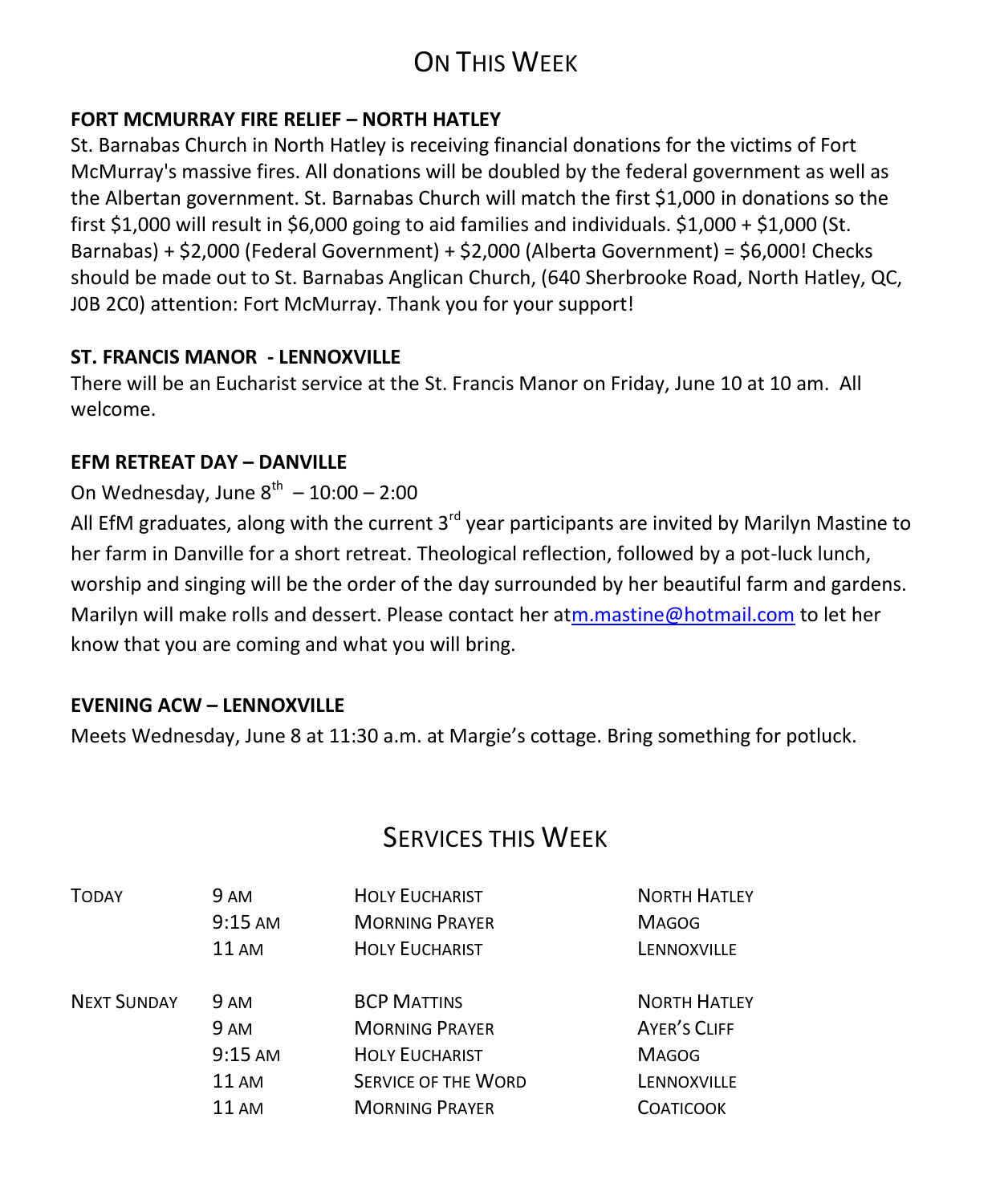### DEANERY MEETINGS AT ST GEORGE'S LENNOXVILLE

#### **DEANERY WORSHIP MINISTRY TEAM**

Meets Tuesday, June 14 at 10:00 – 11:00 am in the Upper Room

### **DEANERY NEW MINISTRY MODEL MEETING**

All are invited to the meeting on Thursday, June 16 at 6:30 pm in the Main Hall. See below for details.

### UPCOMING EVENTS

### **SUNDAY SCHOOL – LENNOXVILLE**

There WILL be Sunday School on Sunday, June 19. This special Sunday School class has been added for Father's Day. No Sunday School for the rest of the summer.

#### **FATHER'S DAY BRUNCH – LENNOXVILLE**

Audrey and Marc Nadeau are organizing a Father's Day Brunch after the morning service on Sunday, June 19. Suggested contribution for the participants would be 5\$ / person and free of charge for children. A draw will be held during the event. Tickets for the draw: 2\$ per ticket, 5\$ for 3, 8\$ for 5.

#### **ST. BARNABAS – MILBY**

There will be an Eucharist service at St. Barnabas, Milby on Sunday, June 19 at 2 pm.

### **GRACE VILLAGE - HUNTINGVILLE**

There will be an Eucharist service at the Grace Village on Friday, June 17 at 10 am. All welcome.

### **DEANERY NEW MINISTRY MODEL MEETING – LENNOXVILLE**

On Thursday, June 16, 6:30 pm at St George's Church Hall, Lennoxville Semi-annual meeting of the Deanery New Ministry Model churches. Layreaders, wardens and treasurers should attend, but all members are invited to participate. Discussion will focus on the churches in the new model, but members of all of the deanery churches are welcome to attend.

### **GOING AWAY PARTY FOR LYNN DILLABOUGH – DANVILLE**

On Sunday, June 26th, 2:30 - 4:00 pm at St Augustine's, Danville (73 rue du Carmel) This short worship service followed by cake and ice cream. There is no need to bring anything or to confirm your attendance. Please just come and enjoy a last time together before Lynn moves the next day.